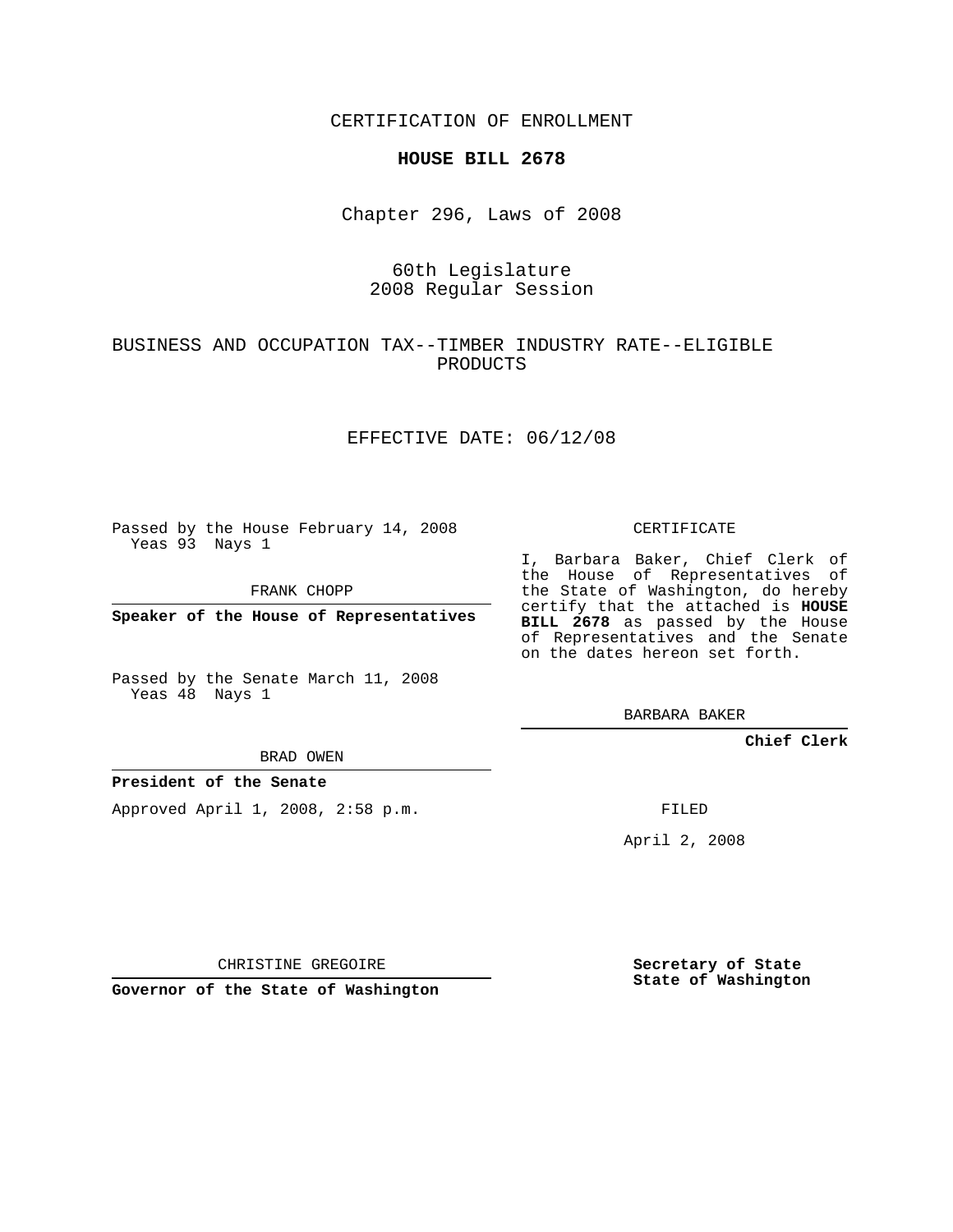# **HOUSE BILL 2678** \_\_\_\_\_\_\_\_\_\_\_\_\_\_\_\_\_\_\_\_\_\_\_\_\_\_\_\_\_\_\_\_\_\_\_\_\_\_\_\_\_\_\_\_\_

\_\_\_\_\_\_\_\_\_\_\_\_\_\_\_\_\_\_\_\_\_\_\_\_\_\_\_\_\_\_\_\_\_\_\_\_\_\_\_\_\_\_\_\_\_

Passed Legislature - 2008 Regular Session

**State of Washington 60th Legislature 2008 Regular Session By** Representatives Kessler, VanDeWege, Blake, Williams, and McIntire Read first time 01/15/08. Referred to Committee on Finance.

 AN ACT Relating to restoring the preferential timber industry business and occupation tax rate to the manufacture of environmentally responsible surface material products from recycled paper; reenacting and amending RCW 82.04.260; and creating a new section.

BE IT ENACTED BY THE LEGISLATURE OF THE STATE OF WASHINGTON:

 **Sec. 1.** RCW 82.04.260 and 2007 c 54 s 6 and 2007 c 48 s 2 are each reenacted and amended to read as follows:

 (1) Upon every person engaging within this state in the business of manufacturing:

 (a) Wheat into flour, barley into pearl barley, soybeans into soybean oil, canola into canola oil, canola meal, or canola byproducts, 12 or sunflower seeds into sunflower oil; as to such persons the amount of tax with respect to such business shall be equal to the value of the flour, pearl barley, oil, canola meal, or canola byproduct manufactured, multiplied by the rate of 0.138 percent;

 (b) Beginning July 1, 2012, seafood products that remain in a raw, raw frozen, or raw salted state at the completion of the manufacturing by that person; or selling manufactured seafood products that remain in a raw, raw frozen, or raw salted state at the completion of the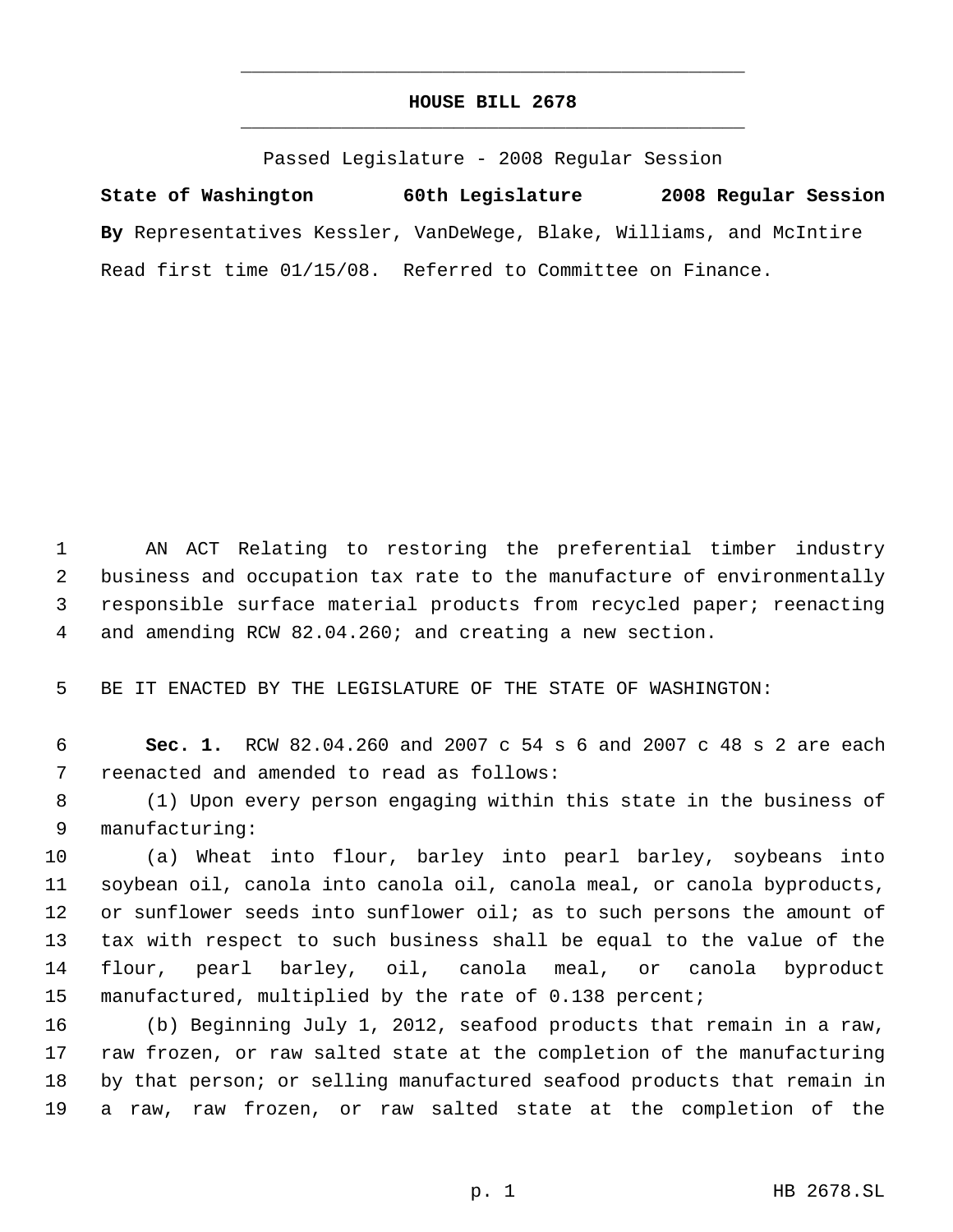manufacturing, to purchasers who transport in the ordinary course of business the goods out of this state; as to such persons the amount of tax with respect to such business shall be equal to the value of the products manufactured or the gross proceeds derived from such sales, multiplied by the rate of 0.138 percent. Sellers must keep and preserve records for the period required by RCW 82.32.070 establishing that the goods were transported by the purchaser in the ordinary course of business out of this state;

 (c) Beginning July 1, 2012, dairy products that as of September 20, 2001, are identified in 21 C.F.R., chapter 1, parts 131, 133, and 135, including byproducts from the manufacturing of the dairy products such as whey and casein; or selling the same to purchasers who transport in 13 the ordinary course of business the goods out of state; as to such persons the tax imposed shall be equal to the value of the products manufactured or the gross proceeds derived from such sales multiplied by the rate of 0.138 percent. Sellers must keep and preserve records for the period required by RCW 82.32.070 establishing that the goods were transported by the purchaser in the ordinary course of business out of this state;

 (d) Beginning July 1, 2012, fruits or vegetables by canning, preserving, freezing, processing, or dehydrating fresh fruits or vegetables, or selling at wholesale fruits or vegetables manufactured by the seller by canning, preserving, freezing, processing, or dehydrating fresh fruits or vegetables and sold to purchasers who transport in the ordinary course of business the goods out of this 26 state; as to such persons the amount of tax with respect to such business shall be equal to the value of the products manufactured or the gross proceeds derived from such sales multiplied by the rate of 0.138 percent. Sellers must keep and preserve records for the period required by RCW 82.32.070 establishing that the goods were transported by the purchaser in the ordinary course of business out of this state; (e) Until July 1, 2009, alcohol fuel, biodiesel fuel, or biodiesel feedstock, as those terms are defined in RCW 82.29A.135; as to such

 persons the amount of tax with respect to the business shall be equal to the value of alcohol fuel, biodiesel fuel, or biodiesel feedstock manufactured, multiplied by the rate of 0.138 percent; and

(f) Alcohol fuel or wood biomass fuel, as those terms are defined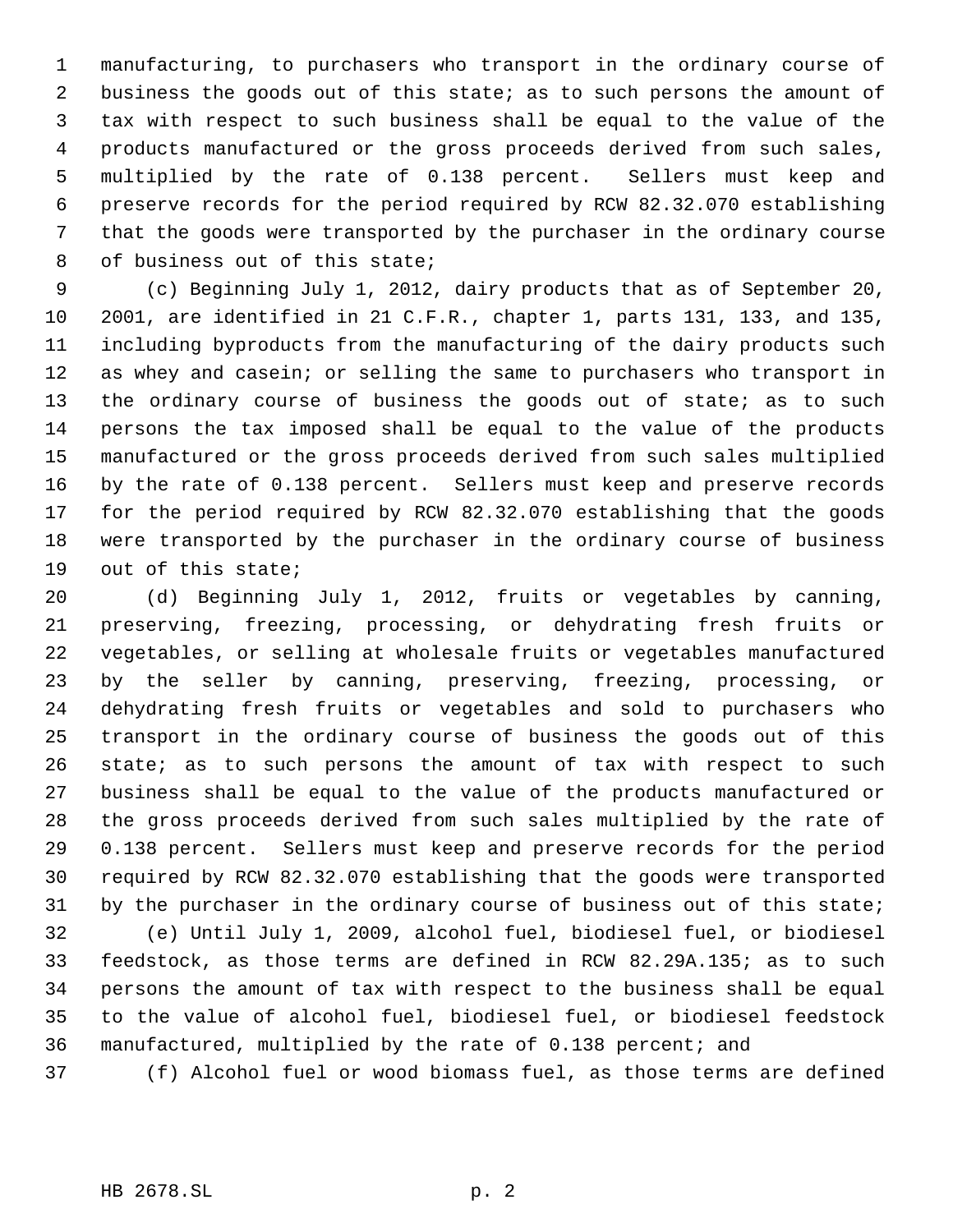in RCW 82.29A.135; as to such persons the amount of tax with respect to the business shall be equal to the value of alcohol fuel or wood biomass fuel manufactured, multiplied by the rate of 0.138 percent.

 (2) Upon every person engaging within this state in the business of splitting or processing dried peas; as to such persons the amount of tax with respect to such business shall be equal to the value of the peas split or processed, multiplied by the rate of 0.138 percent.

 (3) Upon every nonprofit corporation and nonprofit association engaging within this state in research and development, as to such corporations and associations, the amount of tax with respect to such activities shall be equal to the gross income derived from such activities multiplied by the rate of 0.484 percent.

 (4) Upon every person engaging within this state in the business of slaughtering, breaking and/or processing perishable meat products 15 and/or selling the same at wholesale only and not at retail; as to such persons the tax imposed shall be equal to the gross proceeds derived from such sales multiplied by the rate of 0.138 percent.

 (5) Upon every person engaging within this state in the business of 19 acting as a travel agent or tour operator; as to such persons the amount of the tax with respect to such activities shall be equal to the gross income derived from such activities multiplied by the rate of 0.275 percent.

 (6) Upon every person engaging within this state in business as an international steamship agent, international customs house broker, international freight forwarder, vessel and/or cargo charter broker in foreign commerce, and/or international air cargo agent; as to such persons the amount of the tax with respect to only international activities shall be equal to the gross income derived from such activities multiplied by the rate of 0.275 percent.

 (7) Upon every person engaging within this state in the business of stevedoring and associated activities pertinent to the movement of goods and commodities in waterborne interstate or foreign commerce; as to such persons the amount of tax with respect to such business shall be equal to the gross proceeds derived from such activities multiplied by the rate of 0.275 percent. Persons subject to taxation under this subsection shall be exempt from payment of taxes imposed by chapter 82.16 RCW for that portion of their business subject to taxation under this subsection. Stevedoring and associated activities pertinent to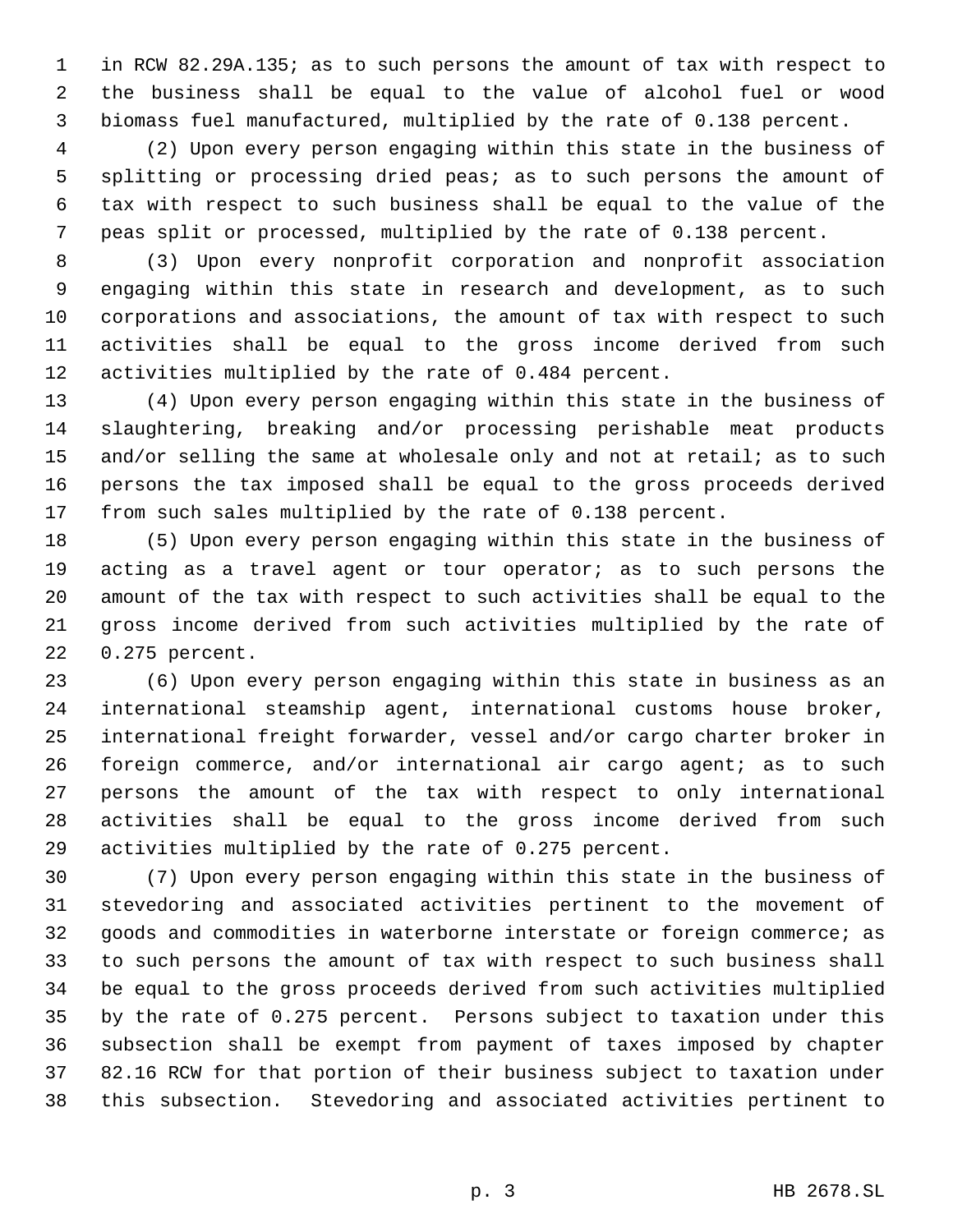the conduct of goods and commodities in waterborne interstate or foreign commerce are defined as all activities of a labor, service or transportation nature whereby cargo may be loaded or unloaded to or from vessels or barges, passing over, onto or under a wharf, pier, or similar structure; cargo may be moved to a warehouse or similar holding or storage yard or area to await further movement in import or export or may move to a consolidation freight station and be stuffed, unstuffed, containerized, separated or otherwise segregated or aggregated for delivery or loaded on any mode of transportation for delivery to its consignee. Specific activities included in this definition are: Wharfage, handling, loading, unloading, moving of cargo to a convenient place of delivery to the consignee or a convenient place for further movement to export mode; documentation services in connection with the receipt, delivery, checking, care, custody and control of cargo required in the transfer of cargo; imported automobile handling prior to delivery to consignee; terminal stevedoring and incidental vessel services, including but not limited to plugging and unplugging refrigerator service to containers, trailers, and other refrigerated cargo receptacles, and securing ship hatch covers.

 (8) Upon every person engaging within this state in the business of disposing of low-level waste, as defined in RCW 43.145.010; as to such persons the amount of the tax with respect to such business shall be equal to the gross income of the business, excluding any fees imposed under chapter 43.200 RCW, multiplied by the rate of 3.3 percent.

 If the gross income of the taxpayer is attributable to activities both within and without this state, the gross income attributable to this state shall be determined in accordance with the methods of apportionment required under RCW 82.04.460.

 (9) Upon every person engaging within this state as an insurance agent, insurance broker, or insurance solicitor licensed under chapter 48.17 RCW; as to such persons, the amount of the tax with respect to such licensed activities shall be equal to the gross income of such business multiplied by the rate of 0.484 percent.

 (10) Upon every person engaging within this state in business as a hospital, as defined in chapter 70.41 RCW, that is operated as a nonprofit corporation or by the state or any of its political subdivisions, as to such persons, the amount of tax with respect to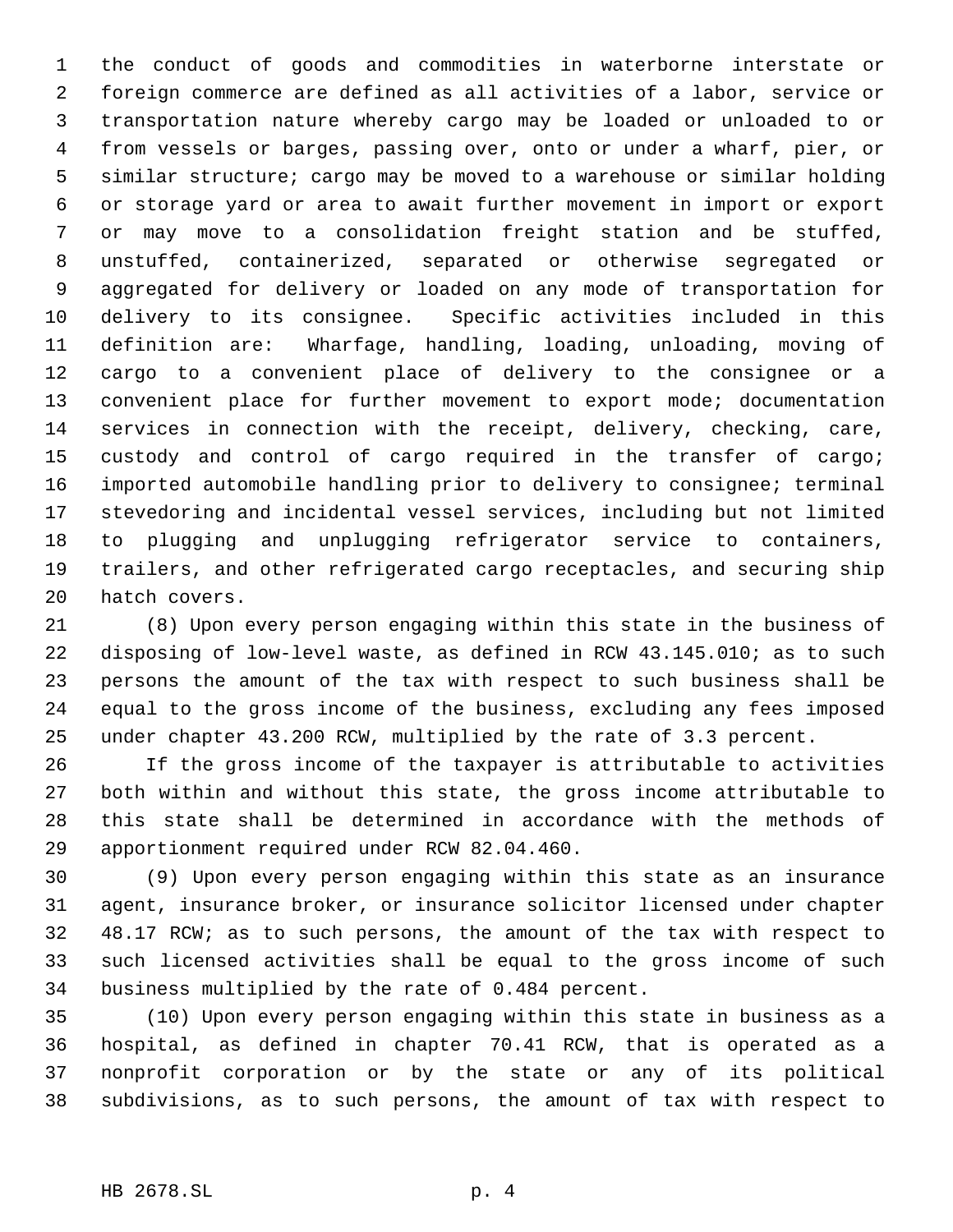such activities shall be equal to the gross income of the business multiplied by the rate of 0.75 percent through June 30, 1995, and 1.5 percent thereafter. The moneys collected under this subsection shall be deposited in the health services account created under RCW 43.72.900.

 (11)(a) Beginning October 1, 2005, upon every person engaging within this state in the business of manufacturing commercial airplanes, or components of such airplanes, as to such persons the amount of tax with respect to such business shall, in the case of manufacturers, be equal to the value of the product manufactured, or in the case of processors for hire, be equal to the gross income of the business, multiplied by the rate of:

 (i) 0.4235 percent from October 1, 2005, through the later of June 30, 2007, or the day preceding the date final assembly of a superefficient airplane begins in Washington state, as determined under RCW 82.32.550; and

 (ii) 0.2904 percent beginning on the later of July 1, 2007, or the date final assembly of a superefficient airplane begins in Washington state, as determined under RCW 82.32.550.

 (b) Beginning October 1, 2005, upon every person engaging within this state in the business of making sales, at retail or wholesale, of commercial airplanes, or components of such airplanes, manufactured by that person, as to such persons the amount of tax with respect to such business shall be equal to the gross proceeds of sales of the airplanes or components multiplied by the rate of:

 (i) 0.4235 percent from October 1, 2005, through the later of June 30, 2007, or the day preceding the date final assembly of a superefficient airplane begins in Washington state, as determined under RCW 82.32.550; and

 (ii) 0.2904 percent beginning on the later of July 1, 2007, or the date final assembly of a superefficient airplane begins in Washington state, as determined under RCW 82.32.550.

 (c) For the purposes of this subsection (11), "commercial airplane," "component," and "final assembly of a superefficient airplane" have the meanings given in RCW 82.32.550.

 (d) In addition to all other requirements under this title, a person eligible for the tax rate under this subsection (11) must report as required under RCW 82.32.545.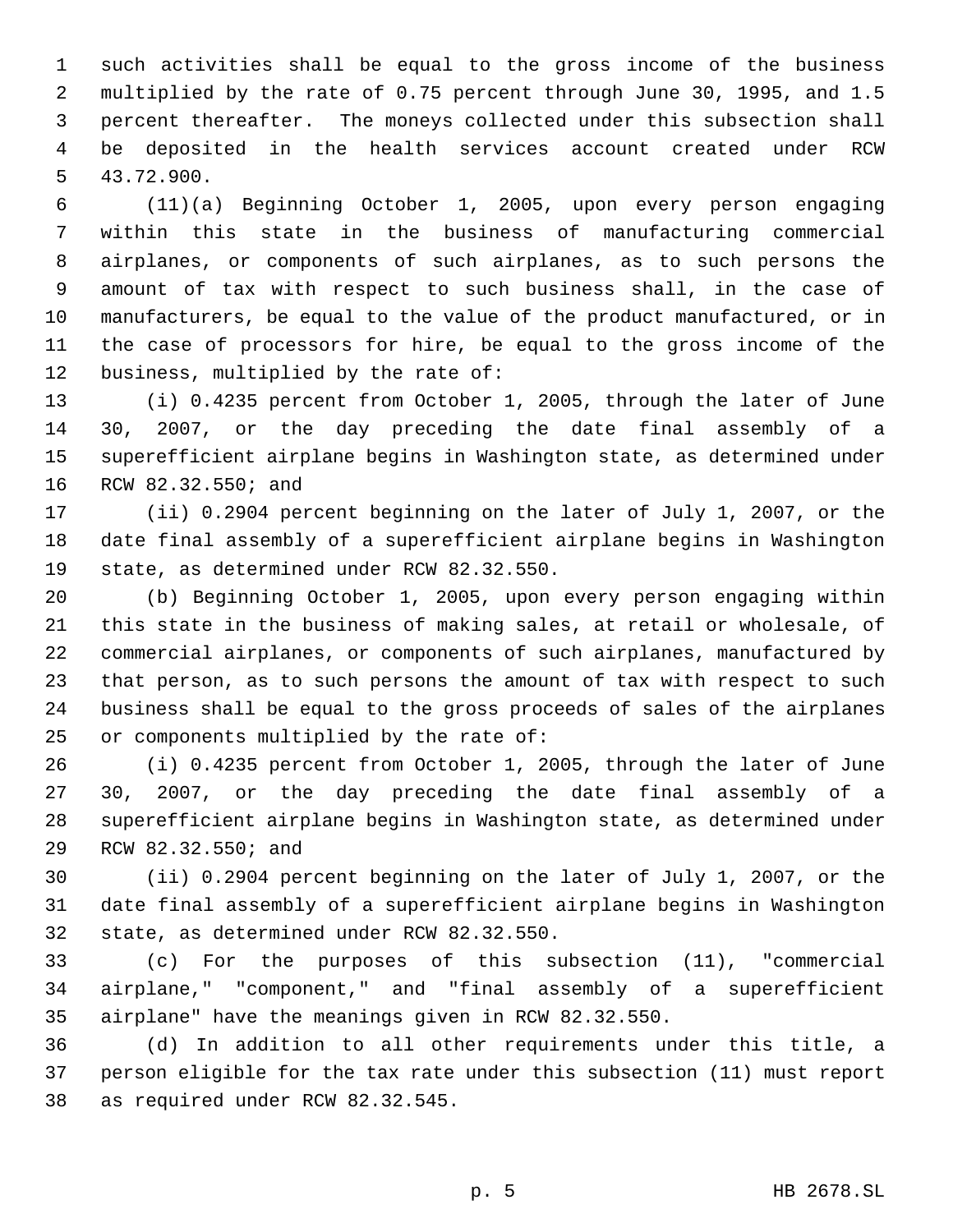(e) This subsection (11) does not apply after the earlier of: July 1, 2024; or December 31, 2007, if assembly of a superefficient airplane does not begin by December 31, 2007, as determined under RCW 82.32.550.

 (12)(a) Until July 1, 2024, upon every person engaging within this state in the business of extracting timber or extracting for hire timber; as to such persons the amount of tax with respect to the business shall, in the case of extractors, be equal to the value of products, including byproducts, extracted, or in the case of extractors for hire, be equal to the gross income of the business, multiplied by the rate of 0.4235 percent from July 1, 2006, through June 30, 2007, and 0.2904 percent from July 1, 2007, through June 30, 2024.

 (b) Until July 1, 2024, upon every person engaging within this state in the business of manufacturing or processing for hire: (i) Timber into timber products or wood products; or (ii) timber products 15 into other timber products or wood products; as to such persons the amount of the tax with respect to the business shall, in the case of manufacturers, be equal to the value of products, including byproducts, manufactured, or in the case of processors for hire, be equal to the gross income of the business, multiplied by the rate of 0.4235 percent from July 1, 2006, through June 30, 2007, and 0.2904 percent from July 1, 2007, through June 30, 2024.

 (c) Until July 1, 2024, upon every person engaging within this state in the business of selling at wholesale: (i) Timber extracted by that person; (ii) timber products manufactured by that person from timber or other timber products; or (iii) wood products manufactured by that person from timber or timber products; as to such persons the amount of the tax with respect to the business shall be equal to the gross proceeds of sales of the timber, timber products, or wood products multiplied by the rate of 0.4235 percent from July 1, 2006, through June 30, 2007, and 0.2904 percent from July 1, 2007, through June 30, 2024.

 (d) Until July 1, 2024, upon every person engaging within this state in the business of selling standing timber; as to such persons the amount of the tax with respect to the business shall be equal to the gross income of the business multiplied by the rate of 0.2904 percent. For purposes of this subsection (12)(d), "selling standing timber" means the sale of timber apart from the land, where the buyer is required to sever the timber within thirty months from the date of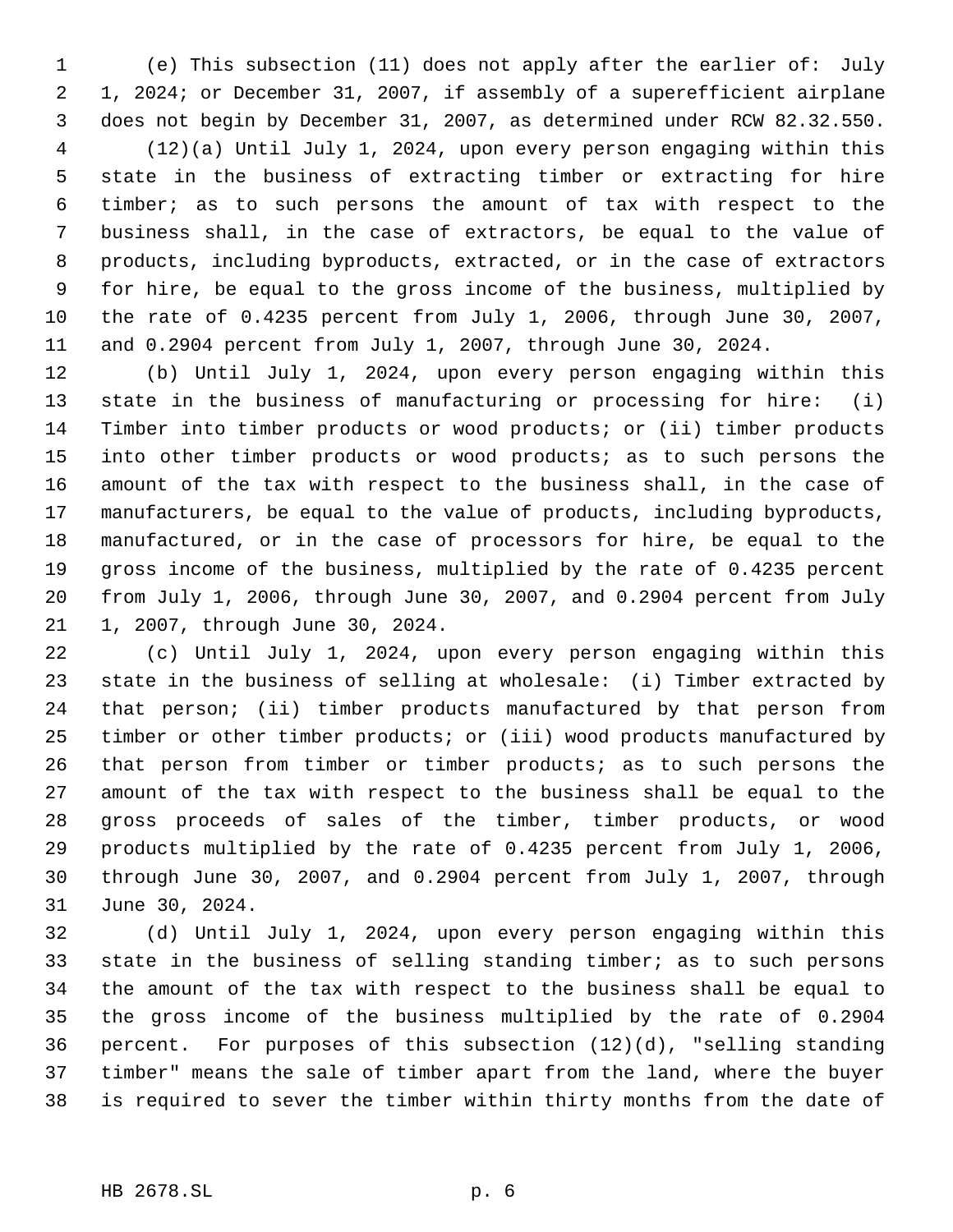the original contract, regardless of the method of payment for the timber and whether title to the timber transfers before, upon, or after severance.

 (e) For purposes of this subsection, the following definitions apply:

 (i) "Biocomposite surface products" means surface material products containing, by weight or volume, more than fifty percent recycled paper and that also use nonpetroleum-based phenolic resin as a bonding agent.

9 (ii) "Paper and paper products" means products made of interwoven cellulosic fibers held together largely by hydrogen bonding. "Paper and paper products" includes newsprint; office, printing, fine, and pressure-sensitive papers; paper napkins, towels, and toilet tissue; kraft bag, construction, and other kraft industrial papers; paperboard, liquid packaging containers, containerboard, corrugated, and solid- fiber containers including linerboard and corrugated medium; and related types of cellulosic products containing primarily, by weight or volume, cellulosic materials. "Paper and paper products" does not include books, newspapers, magazines, periodicals, and other printed publications, advertising materials, calendars, and similar types of printed materials.

 $($  ( $(\overrightarrow{\text{iii}}))$   $(iii)$  "Recycled paper" means paper and paper products 22 having fifty percent or more of their fiber content that comes from 23 postconsumer waste. For purposes of this subsection (12)(e)(iii), "postconsumer waste" means a finished material that would normally be disposed of as solid waste, having completed its life cycle as a consumer item.

27 (iv) "Timber" means forest trees, standing or down, on privately or publicly owned land. "Timber" does not include Christmas trees that are cultivated by agricultural methods or short-rotation hardwoods as defined in RCW 84.33.035.

31  $((\overrightarrow{\text{init}}))$   $(v)$  "Timber products" means:

 (A) Logs, wood chips, sawdust, wood waste, and similar products obtained wholly from the processing of timber, short-rotation hardwoods 34 as defined in RCW  $84.33.035$ , or both;  $((and))$ 

 (B) Pulp, including market pulp and pulp derived from recovered 36 paper or paper products; and

 (C) Recycled paper, but only when used in the manufacture of biocomposite surface products.